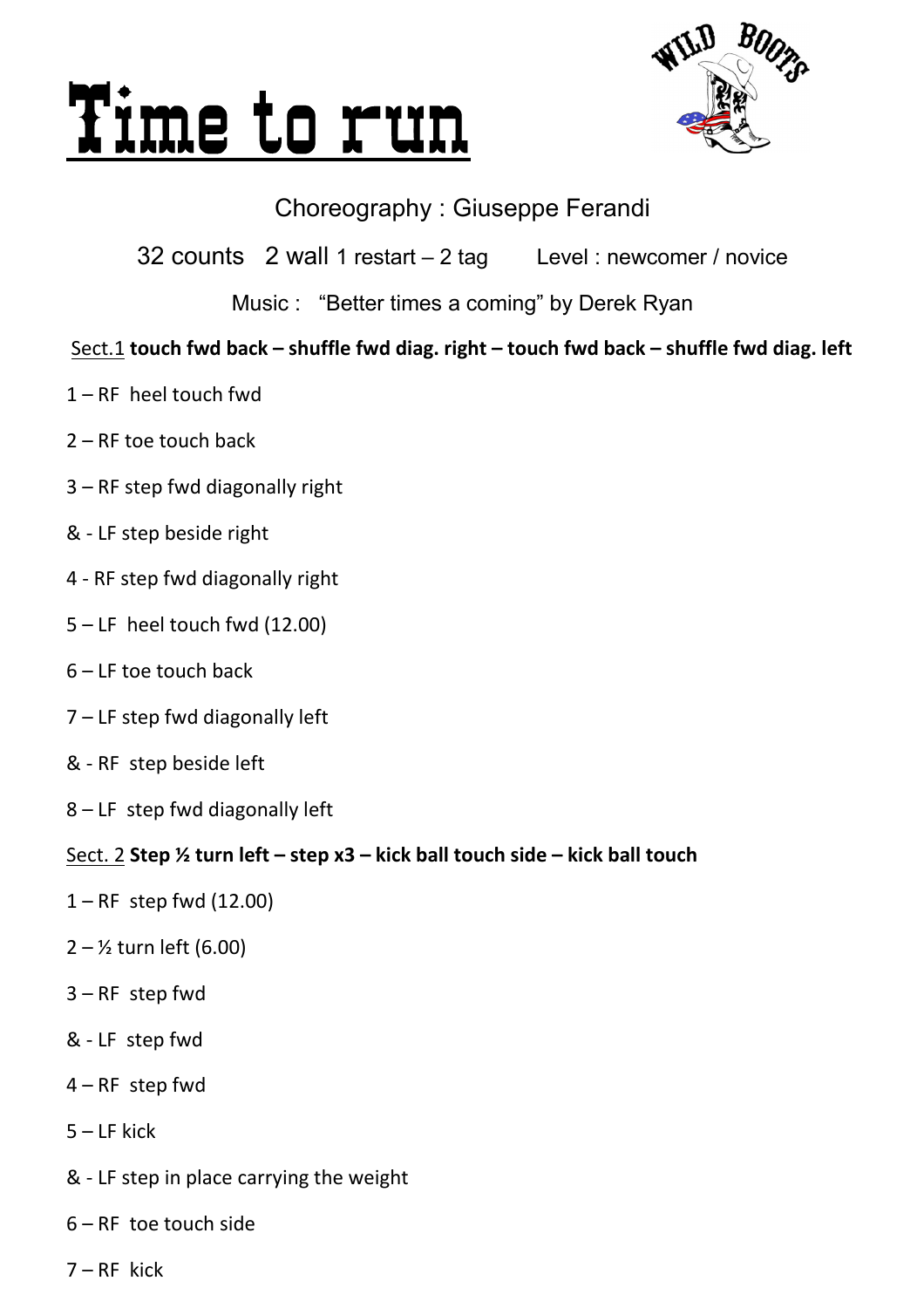- & RF step in place carrying the weight
- 8 LF toe touch beside right

#### Sect. 3 **Touch side – coaster step – touch side – coaster step**

- $1 LF$  toe touch side
- & LF toe touch beside right
- 2 LF toe touch side
- $3$  LF step back
- & RF step beside left
- 4 LF step fwd
- 5 RF toe touch side
- & RF touch beside left
- 6 RF toe touch side
- 7 RF step back
- & LF step beside right
- 8 RF step fwd

#### Sect. 4 **Mambo step – coaster step – full turn – shuffle fwd**

- $1 LF$  step fwd
- & RF recover weight
- $2 LF$  step back
- $3 RF$  step back
- & LF step beside right
- 4 RF step fwd
- 5 LF ½ turn right & step back (12.00)
- $6 RF$  % turn right & step fwd (6.00)
- 7 LF step fwd
- & RF step beside
- 8 LF step fwd